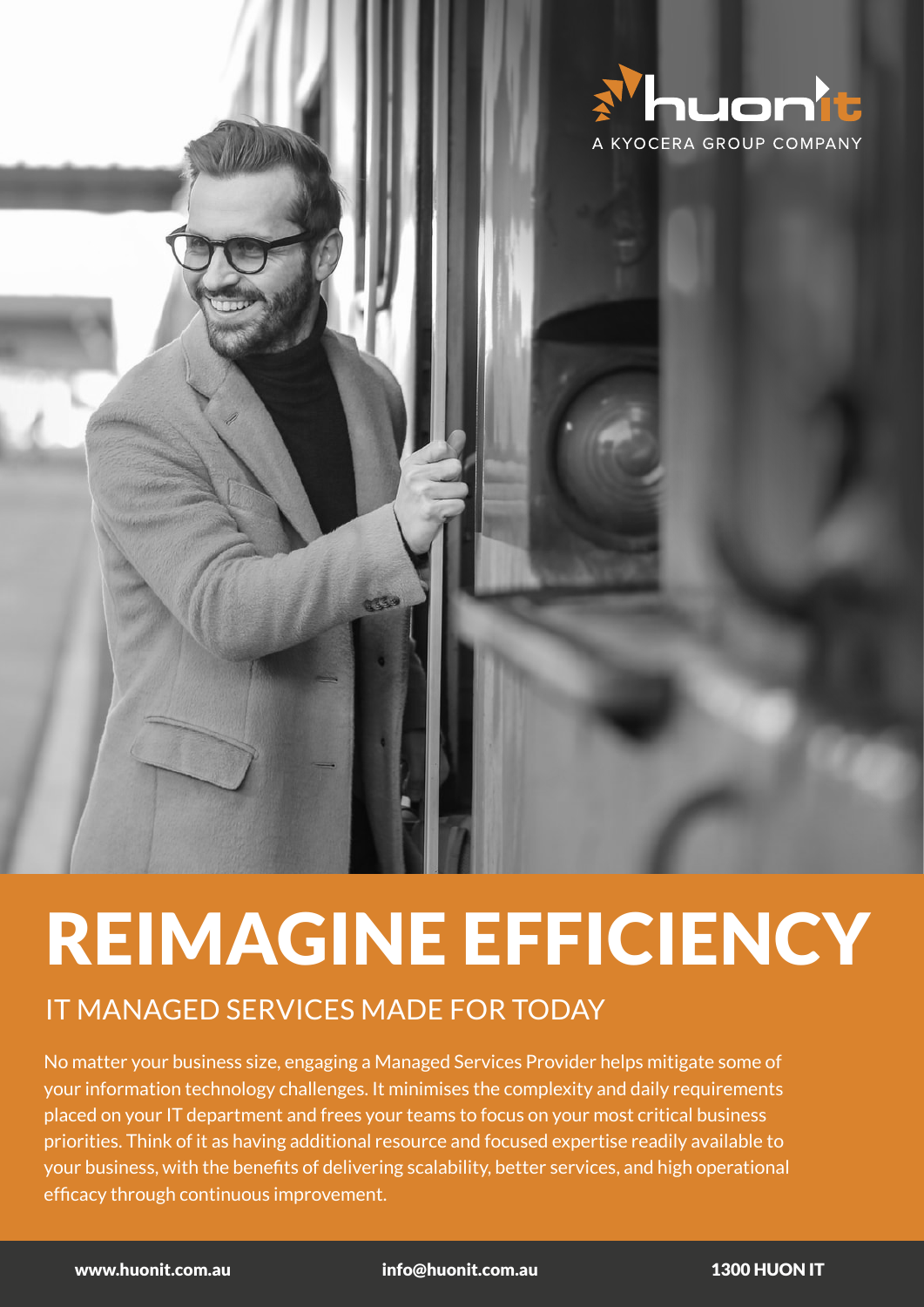# **BENEFITS**

#### **FROM OUTSOURCING YOUR IT**

#### **Technical support on demand**

Get access to a locally-based helpdesk of skilled resources who is familiar with your business requirements and systems

#### **Cost efficiency**

Remove unnecessary costs associated with hiring, training, and maintaining additional IT staff

#### **Risk management**

**Minimal downtime** 

before they happen

Focus on running your business by leveraging outsourced expertise to handle operational issues

Maintain business continuity with proactive monitoring that address potential issues

#### **Flexibility and scalability**

Acquire support to meet your needs today with the option to easily scale as your needs change over time

#### **Future-proof your business**

Keep ahead of technology developments without having to add extra burden on your internal IT team

# **OTHER IT SERVICES**

#### **FOR A COMPLETE SUPPORT PORTFOLIO**

#### **Connectivity & Collaboration**

- Collaboration platform
- Cloud calling
- Video conferencing

#### **Strategy Initiatives**

- CIO as a Service
- IT continuity planning
- IT for mergeres & acquisitions
- IT health check

#### **Cloud Solutions**

- Office 365
- Azure Infrastructure as a Service
- Private & hybrid cloud
- Disaster Recovery as a Service
- Backup as a Service

#### **Project Services**

- IT systems design & architecture
- Project implementation services
- IT project management

#### **Security & Networking**

- Network security
- Security as a Service
- Penetration testing
- Vulnerability assessment
- Cybersecurity maturity program
- Cybersecurity awareness training

#### **Software Development**

- Application integration
- Power Business Intelligence
- Microsoft Dynamics 365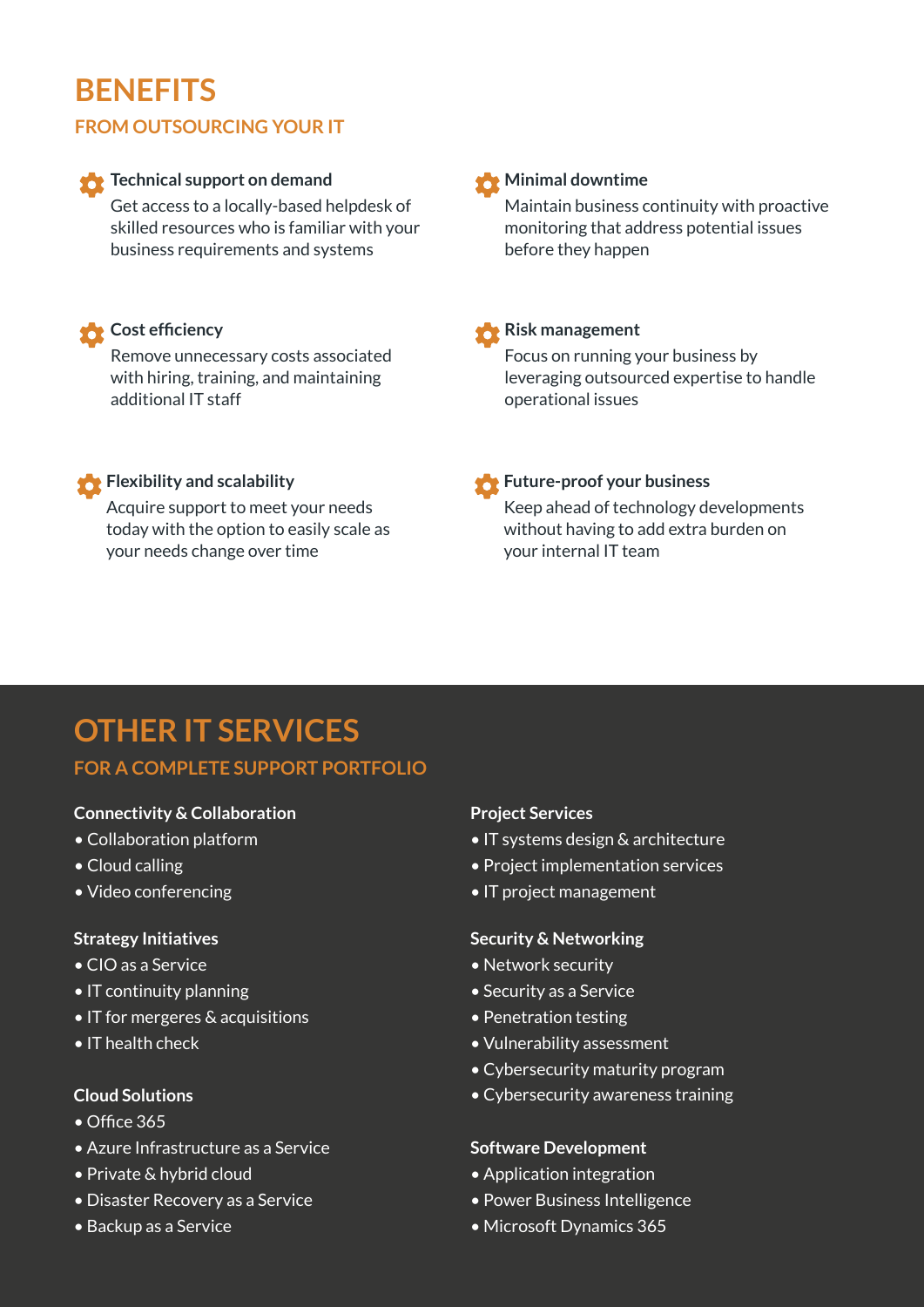# **OUR PACKAGES**

### **FOR MANAGED SERVICES**

#### **Fixed Price**

- Pay per month on a per user or per device model
- Predictable costs, scalable on a monthly basis as your business changes

#### **Hybrid**

- Tailored mix of options to cater for specific needs
- Have a bespoke solution suited to your individual priorities

#### **Block Hours**

- Pre-paid hours with volume discounts
- Pay in advance savings to use over 12 months, regular usage reporting

#### **Ad Hoc**

- Based on time and material services
- Customisable and easy to use based on your requirements

#### **Retainer Fee**

- Discounts for minimum monthly payment commitment
- Cost savings, flexibility and control over budget in the long-term

- **There have been countless potentially serious issues that have been detected overnight and fixed before our staff even arrives at work... avoiding costly downtime." MARSDEN LAW GROUP**  $\alpha$
- **It is critical for us to have reliable systems... Huon IT delivers exactly what we wanted."** " **AUSBIL INVESTMENT MANAGEMENT**
- **Over the years, we have called on Huon IT for a huge range of services... As a fast growing organisation, this flexibility is so important." RSL LIFECARE**  $\alpha$

**It is with great confidence that we selected Huon IT for its strong commitment to providing premium IT services while accomplishing a high level of customer satisfaction." CLOUDTANGO**  $\alpha$